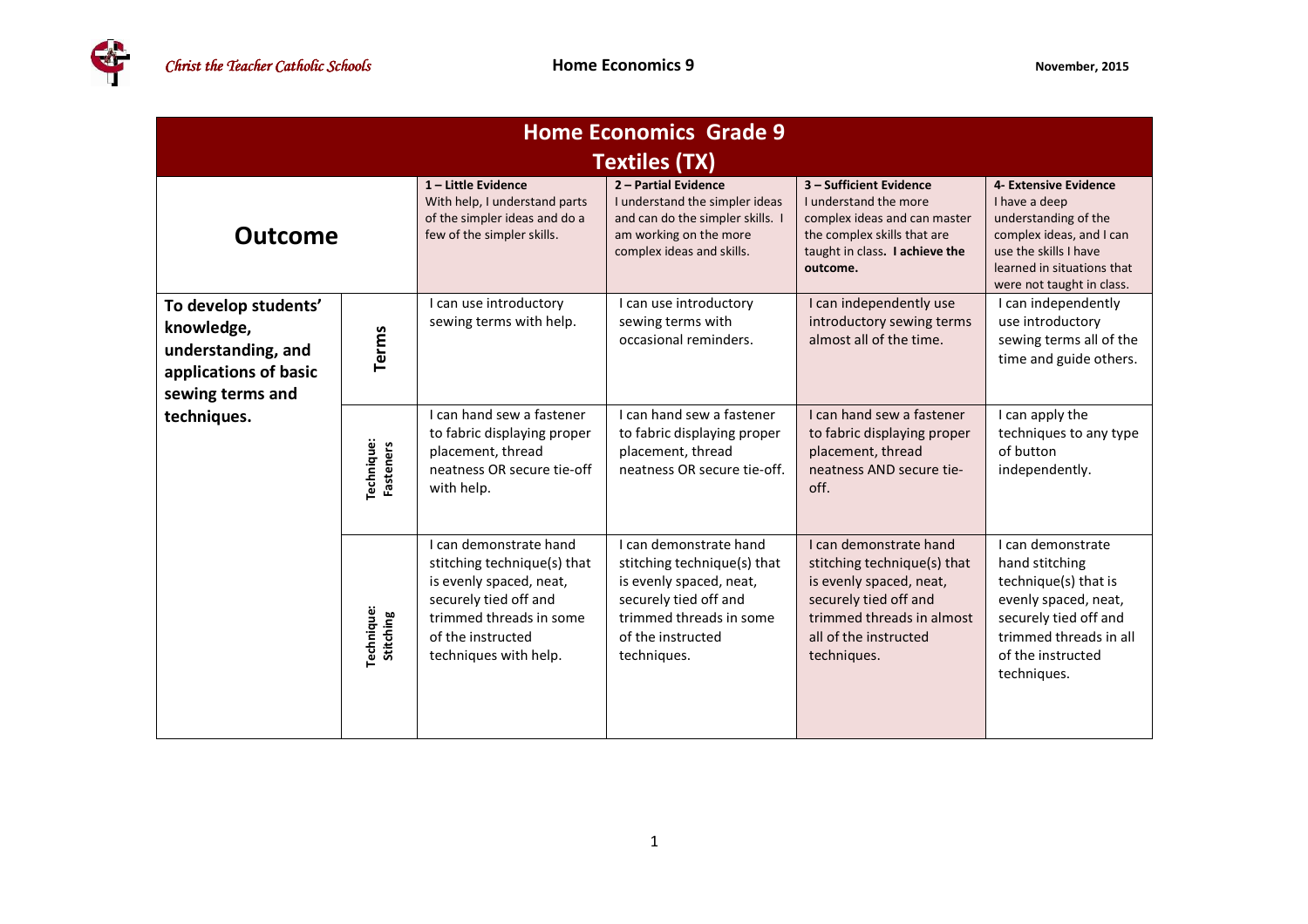

| <b>Home Economics Grade 9</b> |                                               |                                                                                                                                                                                                            |                                                                                                                                                                                               |                                                                                                                                                                                        |                                                                                                                                                                                |  |  |  |
|-------------------------------|-----------------------------------------------|------------------------------------------------------------------------------------------------------------------------------------------------------------------------------------------------------------|-----------------------------------------------------------------------------------------------------------------------------------------------------------------------------------------------|----------------------------------------------------------------------------------------------------------------------------------------------------------------------------------------|--------------------------------------------------------------------------------------------------------------------------------------------------------------------------------|--|--|--|
| <b>Textiles (TX)</b>          |                                               |                                                                                                                                                                                                            |                                                                                                                                                                                               |                                                                                                                                                                                        |                                                                                                                                                                                |  |  |  |
| <b>Outcome</b>                |                                               | 1-Little Evidence<br>With help, I understand parts<br>of the simpler ideas and do a<br>few of the simpler skills.                                                                                          | 2 - Partial Evidence<br>I understand the simpler ideas<br>and can do the simpler skills. I<br>am working on the more<br>complex ideas and skills.                                             | 3 - Sufficient Evidence<br>I understand the more<br>complex ideas and can master<br>the complex skills that are<br>taught in class. I achieve the<br>outcome.                          | 4- Extensive Evidence<br>I have a deep<br>understanding of the<br>complex ideas, and I can<br>use the skills I have<br>learned in situations that<br>were not taught in class. |  |  |  |
|                               | Technique:<br>Embroidery/<br>Beading          | I can demonstrate<br>embroidery/beading<br>technique(s) that is evenly<br>spaced, neat, securely tied<br>off and trimmed threads in<br>some of the instructed<br>techniques with help.                     | I can demonstrate<br>embroidery/beading<br>technique(s) that is evenly<br>spaced, neat, securely tied<br>off and trimmed threads in<br>some of the instructed<br>techniques.                  | I can demonstrate<br>embroidery/beading<br>technique(s) that is evenly<br>spaced, neat, securely tied<br>off and trimmed threads in<br>almost all of the instructed<br>techniques.     | I can demonstrate<br>embroidery/beading<br>technique(s) that is<br>evenly spaced, neat,<br>securely tied off and<br>trimmed threads in all<br>of the instructed<br>techniques. |  |  |  |
|                               | Reconstruction<br>Construction/<br>Technique: | I can demonstrate some of<br>the following basic<br>construction/reconstructio<br>n techniques: correct<br>piecing, tidy consistent<br>stitching, clipped threads,<br>or pleasing appearance<br>with help. | I can demonstrate most of<br>the following basic<br>construction/reconstructio<br>n techniques: correct<br>piecing, tidy consistent<br>stitching, clipped threads,<br>or pleasing appearance. | I can demonstrate the<br>following basic<br>construction/reconstructio<br>n techniques: correct<br>piecing, tidy consistent<br>stitching, clipped threads,<br>and pleasing appearance. | I can perform<br>construction<br>techniques efficiently<br>so that I can<br>demonstrate creative<br>liberties or guide<br>others.                                              |  |  |  |
| Comments                      |                                               |                                                                                                                                                                                                            |                                                                                                                                                                                               |                                                                                                                                                                                        |                                                                                                                                                                                |  |  |  |